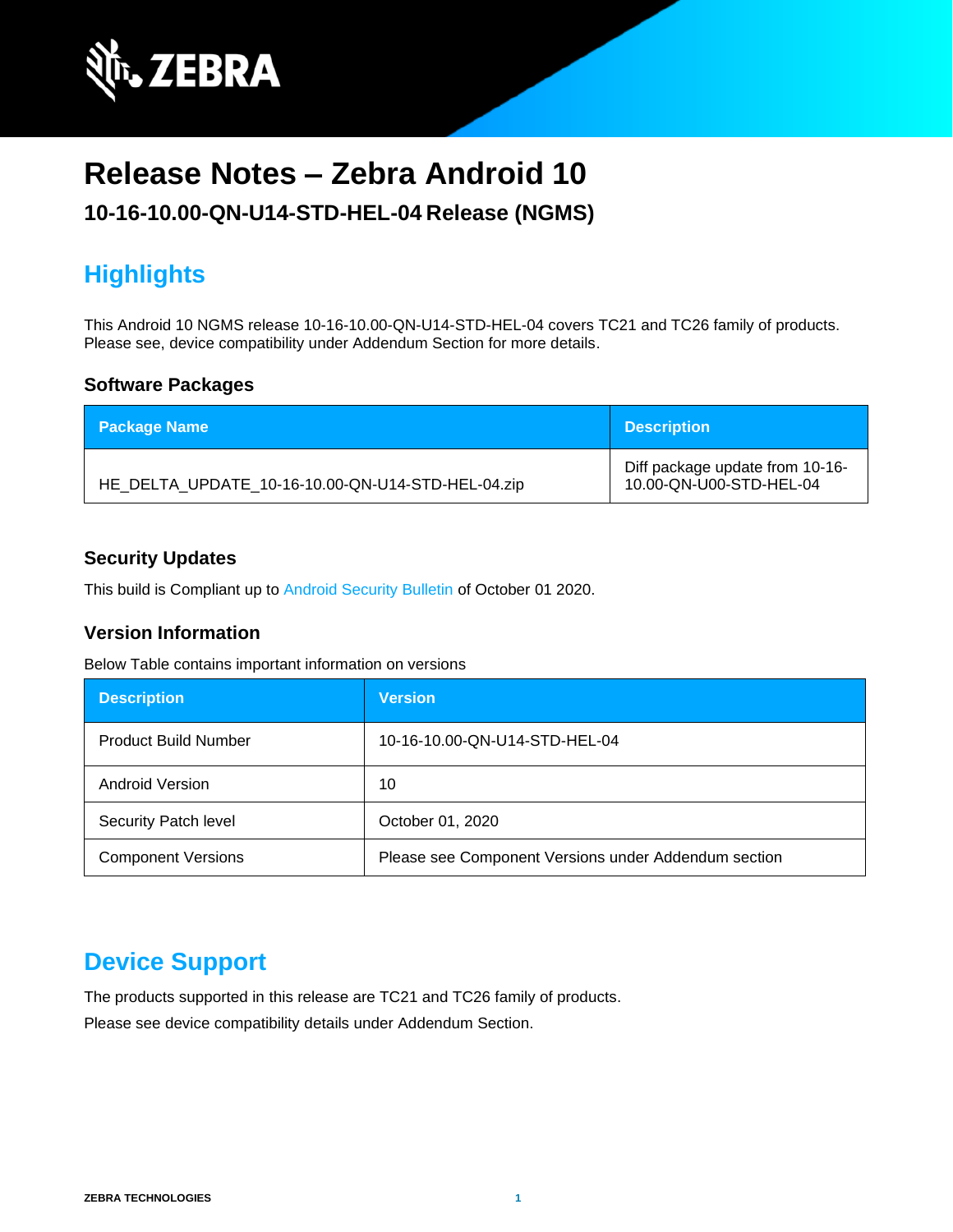

### **New Features**

• Added support for new acoustic profiles for TC21 and TC26 devices

### **Resolved Issues**

- Fixed: 41255 Unit with Verizon SIM entering rescue party when enrolling with MDM
- Fixed: 41039 Bulgaria APN is not up to date.

## **Usage Notes**

• None

### **Known Issues**

- Please refer to the release notes of the LifeGuard Update before applying it to your device if the device comes with following Acoustic Profiles pre-loaded. Applying unsupported LifeGuard patches will override the acoustic profiles preloaded with the device. ("Acoustic Profile" can be found in Settings, About Phone, SW Components)
	- o TC26 General: SQ6.3.3/Cellular: SQ6.3.3
	- o TC26 Health Care (white plastic) General: SQ8.3.3/Cellular: SQ8.3.3
	- o TC21 General: SQ5.3
	- o TC21 Health Care (white plastic) General: SQ7.3

As part of IT security best practices, Google Android enforces that the Security Patch Level (SPL) for the new OS or patch must be the same level or a newer level than the OS or patch version currently on the device. If the SPL for the new OS or patch is older than the SPL currently on the device, then the device will factory reset and wipe all user data and settings including user network configurations and remote management tools which would render the device inaccessible over a network. Therefore, please check before updating to the latest LifeGuard Release to see if the update supports

the Acoustic Profile preloaded on device.

- Picture quality of the image taken with 'Night Mode' in low-light conditions is poor.
- Trigger Modes: Presentation Read Mode is preferred over Continuous Read Mode. If using Continuous Read mode, use a lower illumination brightness setting (e.g. 2) to ensure the scanner can work without interruption.
- "Red Eye Reduction" feature disables the camera flash in the device. Hence, to enable the camera flash please disable the 'Red Eye Reduction' feature.
- EMM does not support agent persistence in OS dessert downgrade scenario.
- Reset packages of Oreo and Pie should not be used on devices running with A10 software.
- In-order to avoid any inconsistencies in Settings UI it is recommended to wait for a few seconds after the device boots up.
- Transparent blue overlay in camera view –numeric, character or ENTER key presses in camera view will make this blue overlay appear. The camera is still functional; however, the view is covered with the blue overlay. To clear this, press the TAB key to move the control to a different menu item or close the camera app.
- In case of an OS upgrade from a s/w version having higher security patch level to a s/w version having lower security patch level, user data will be reset.
- TC5x flash LED temperature is too high when torch is on for long time.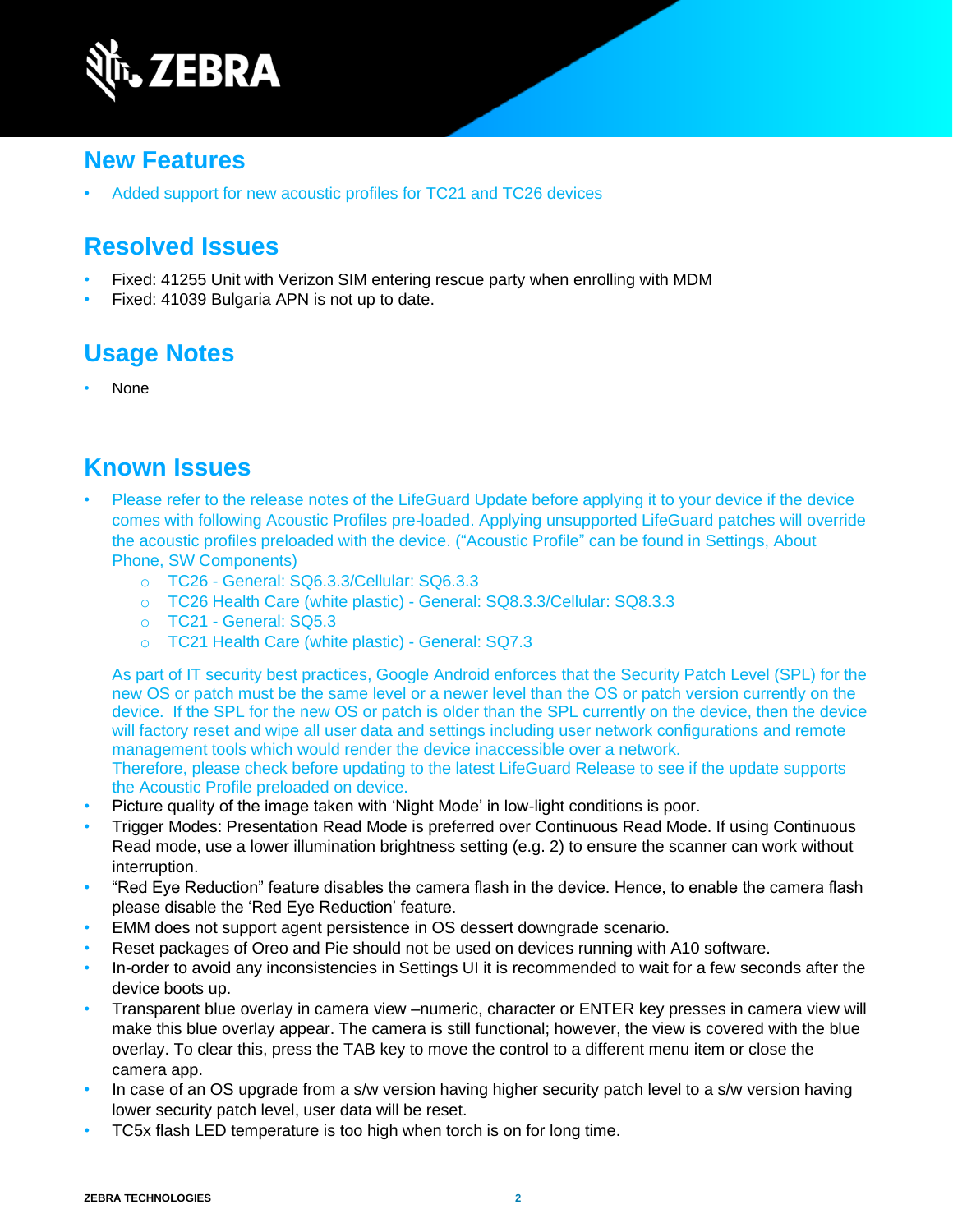

- Unable to scan remote company network using ES file explorer over VPN.
- In case USB flash drives are not getting detected on VC8300 after reboot on USB-A port, re-insert the USB flash drive after the device is fully powered up & on home screen.
- On WT6300 with RS4000 & RS5000 usage, the DataWedge option "Keep enabled on suspend" (in Profiles > Configure scanner settings) shall NOT be set, user can set "Trigger Wakeup and Scan"(in Profiles > Configure scanner settings > Reader params) for single trigger wake and scan functionality.

### **Important Links**

- [Installation and setup instructions](https://www.zebra.com/content/dam/zebra_new_ia/en-us/software/operating-system/helios/a10-os-update-instructions.pdf) (if the link does not work please copy It to browser and try)
- [Zebra Techdocs](http://techdocs.zebra.com/)
- [Developer Portal](http://developer.zebra.com/)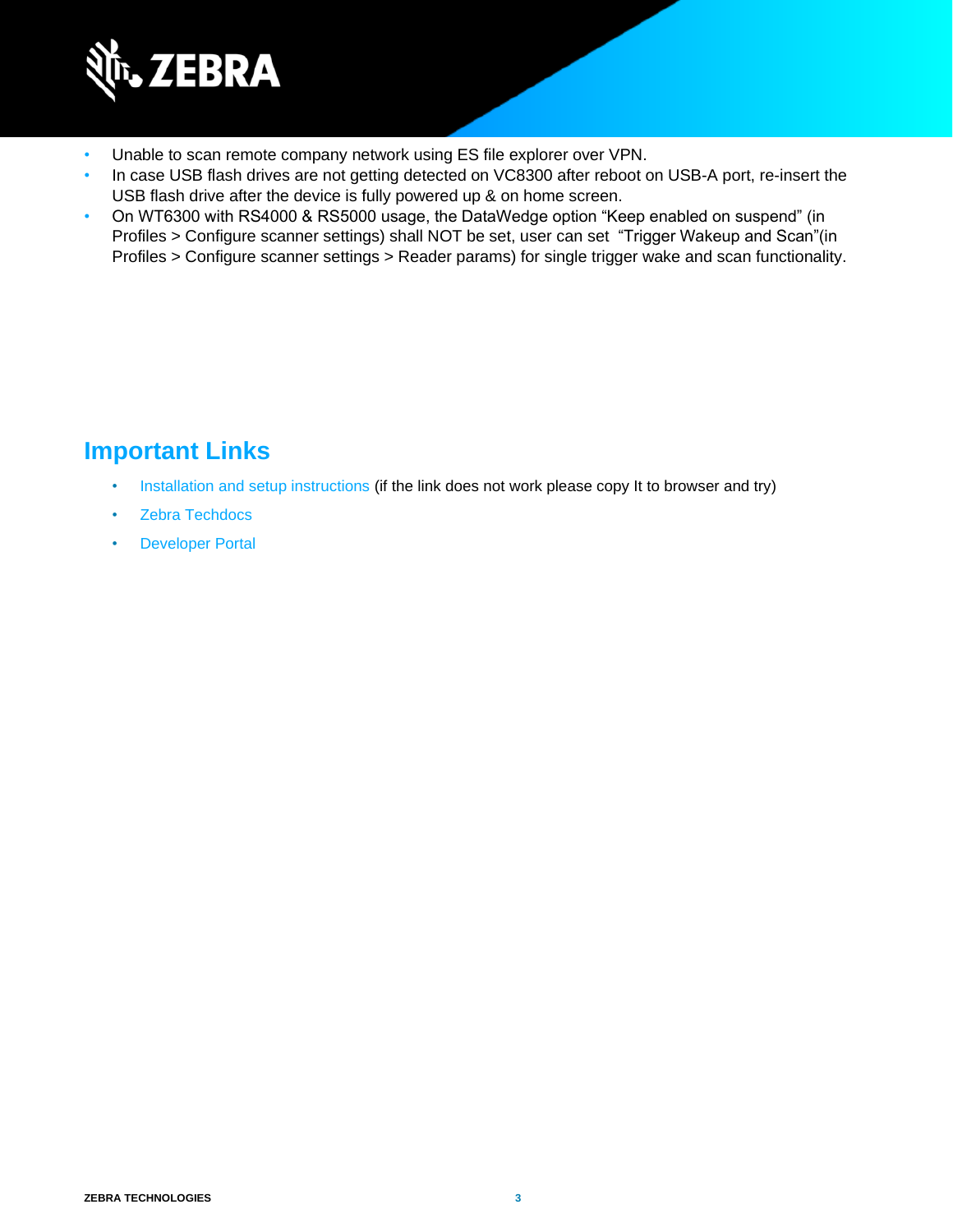

# **Addendum**

#### **Device Compatibility**

This software release has been approved for use on the following devices.

| <b>Device</b><br><b>Family</b> | <b>Part Number</b>                   |                                      | <b>Device Specific</b><br><b>Manuals and Guides</b> |
|--------------------------------|--------------------------------------|--------------------------------------|-----------------------------------------------------|
| TC21                           | TC210K-02A222-CN<br>TC210K-02B212-CN | TC210K-06B224-CN<br>TC210K-02B412-CN | <b>TC21 Home Page</b>                               |
| TC26                           | TC26CK-12A222-CN<br>TC26CK-12B212-CN | TC26CK-16B224-CN                     | <b>TC26 Home Page</b>                               |

#### **Component Versions**

| <b>Component / Description</b>   | <b>Version</b>                                                                                                 |
|----------------------------------|----------------------------------------------------------------------------------------------------------------|
| <b>Acoustics Profiles</b>        | TC26:<br>General: SQ2.7<br>Cellular: SQ2.7<br>General: SQ6.3.3<br>Cellular: SQ6.3.3<br>TC26 HC: General: SQ4.1 |
|                                  | Cellular: SQ4.1<br>General: SQ8.3.3<br>Cellular: SQ8.3.3                                                       |
|                                  | TC21 HC: General: SQ3.1<br>Cellular: N/A<br>General: SQ7.3                                                     |
|                                  | Cellular: N/A<br>TC21:<br>General: SQ1.7<br>Cellular: N/A                                                      |
|                                  | General: SQ5.3<br>Cellular: N/A                                                                                |
| <b>Linux Kernel</b>              | 4.4.205                                                                                                        |
| AnalyticsMgr                     | 2.4.0.1254                                                                                                     |
| <b>Android SDK Level</b>         | 29                                                                                                             |
| Audio (Microphone and Speaker)   | 0.31.0.0                                                                                                       |
| <b>Battery App</b>               | 1.1.7                                                                                                          |
| <b>Bluetooth Pairing Utility</b> | 3.18                                                                                                           |
| Camera                           | 2.0.002                                                                                                        |